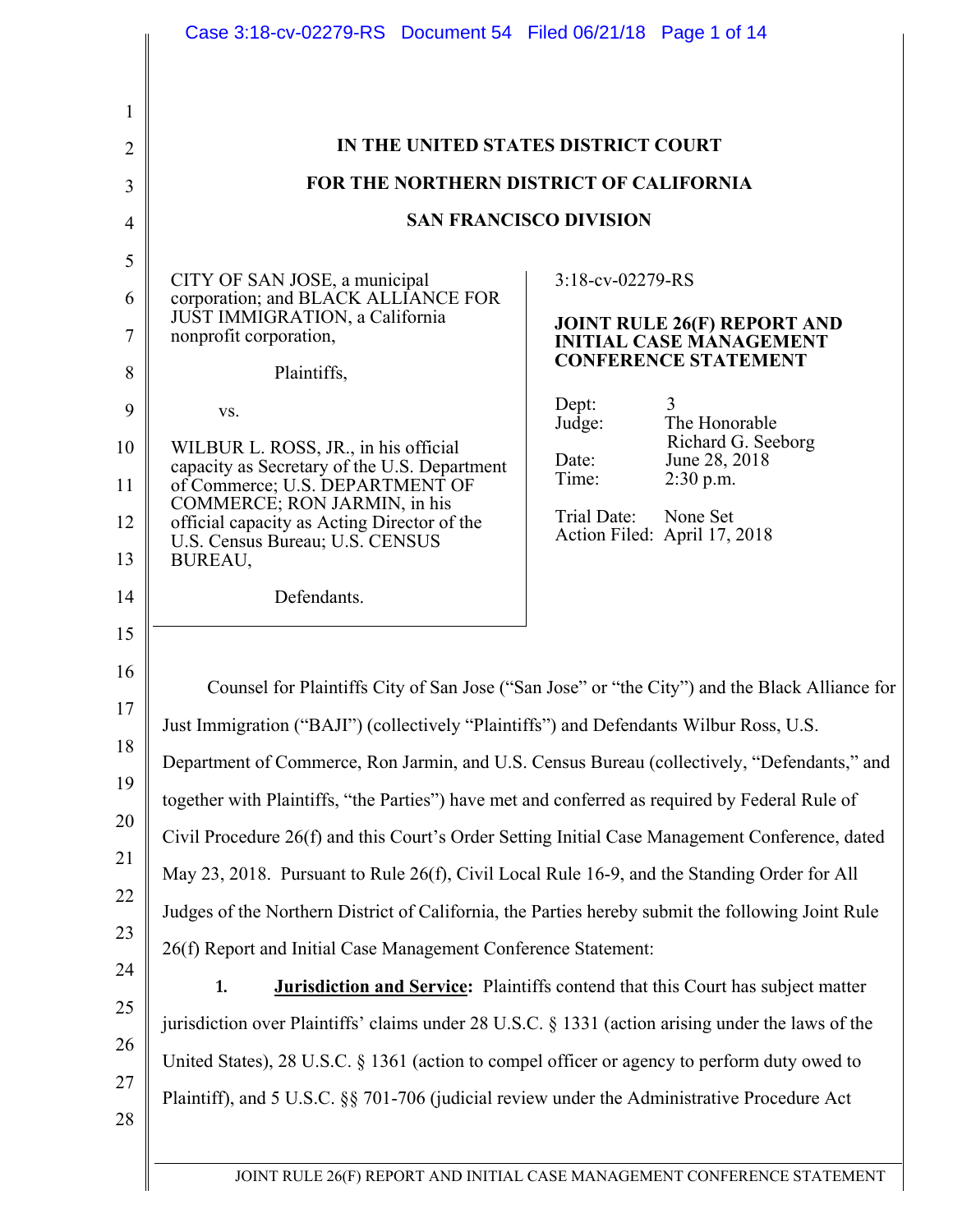$(^{\prime\prime}APA^{\prime\prime})$ ).

1

2 3 4 5 6 7 8 9 10 11 Defendants contend that this Court lacks subject-matter jurisdiction because Plaintiffs lack standing. Specifically, Defendants maintain that Plaintiffs' claimed injuries of lost representation and funding, and diversion of organizational resources, based on their allegation that adding a citizenship question to the 2020 Census will reduce the response rates of San Jose's residents, are too speculative and conclusory to confer Article III standing. And even if Plaintiffs could allege injuries that are concrete and non-speculative, those injuries would be not be fairly traceable to the governmental decision being challenged but would be attributable instead to the independent decisions of individuals who disregard their legal duty to respond to the census. As set forth in paragraph 4 below, Defendants will be filing a motion to dismiss that will argue, *inter alia*, that the case should be dismissed for lack of subject-matter jurisdiction for the foregoing reasons.

12 13 There are no issues regarding personal jurisdiction or venue; Defendants have been served and are subject to the personal jurisdiction of this Court.

14

15

### **2. Facts:**

# **Plaintiffs' Statement of Facts**

16 17 18 19 20 21 22 23 24 25 26 27 28 The United States Constitution requires that all persons in each state be counted every ten years for the purpose of apportioning congressional representatives among the states. U.S. Const. art. I,  $\S 2$ , cl. 3, and amend. XIV,  $\S 2$ . Plaintiffs seek declaratory and injunctive relief against the Defendants for violating the Constitution and the Administrative Procedure Act ("APA") by arbitrarily and capriciously adding new and untested questions to the 2020 Decennial Census that will require all United States residents to disclose whether they are citizens. Inclusion of these questions in the 2020 Census will dramatically depress the number of responses from persons living in San Jose and minority populations, leading to the unconstitutional and unlawful loss of representation in the U.S. House of Representatives and millions of dollars in federal funds. Plaintiffs contend that Defendants' decision to set aside decades of tried-and-tested practice and expert opinion by adopting the exact question lobbied by then Deputy Chair of the Presidential Commission on Election Integrity Kris Kobach at the direction of then White House Chief Strategist Steve Bannon (*see* Dkt. No. 38 at AR000763) (1) directly interferes with

JOINT RULE 26(F) REPORT AND INITIAL CASE MANAGEMENT CONFERENCE STATEMENT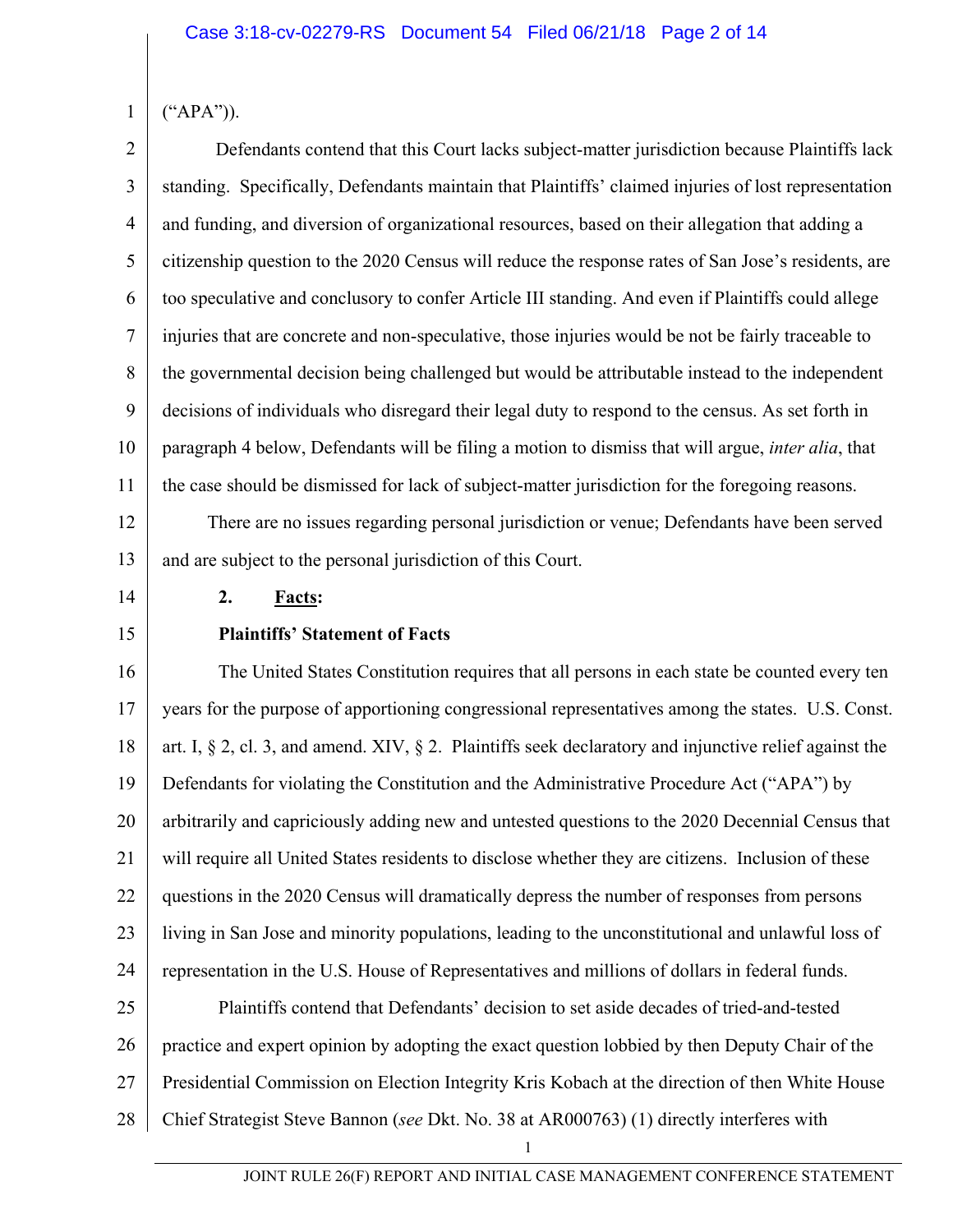### Case 3:18-cv-02279-RS Document 54 Filed 06/21/18 Page 3 of 14

1 2 3 4 5 6 7 8 9 10 11 12 Defendants' fulfillment of their constitutional responsibility, as delegated by Congress, to conduct an "actual Enumeration" of the U.S. population; (2) violates the apportionment clause of the Fourteenth Amendment because it will yield inaccurate, diminished result; (3) is contrary to the constitutional requirements that (a) the Census conduct "actual Enumeration" of all people in each state every ten years for the sole purpose of apportioning representatives among the states and (b) congressional seats be apportioned among the several states according to their respective numbers, counting the whole number of persons in each state; and (4) is, among other things, arbitrary, capricious, an abuse of discretion, not in accordance with law, contrary to constitutional right, power, privilege or immunity, and in excess of statutory jurisdiction, authority, or limitations, or short of statutory right. Plaintiffs further contend that the addition of a citizenship question to the 2020 Census was motivated by improper political influence following undue political pressure from Kobach, Bannon, and the Trump/Pence re-election campaign.

13

#### **Defendants' Statement of Facts**

14 15 16 17 18 19 20 21 22 23 24 25 26 27 28 The Constitution's Enumeration Clause vests in Congress the authority to decide the manner in which the census is conducted. U.S. Const. art. I, § 2, cl. 3. Through the Census Act, Congress has directed the Secretary to conduct the decennial census "in such form and content as he may determine," 13 U.S.C. § 141(a), and to obtain other demographic information through that device, *id.* On March 26, 2018, in the exercise of this discretion, the Secretary of Commerce decided to reinstate a question about U.S. citizenship on the 2020 decennial census. Such citizenship information historically has been collected as far back as 1820. Citizenship information also forms an important component of enforcing the Voting Rights Act of 1965. In order to obtain such information at the census block level, the U.S. Department of Justice formally requested that a citizenship question be added back onto the census on December 12, 2017. The Secretary's decision to reinstate such a question is not subject to review but, even if it were, it is not in violation of the Constitution or arbitrary or capricious. First, the Constitution textually commits the manner of conducting the census to Congress, and it contains no judicially discoverable or manageable standards for determining which demographic questions may be included on the census form. That question involves policy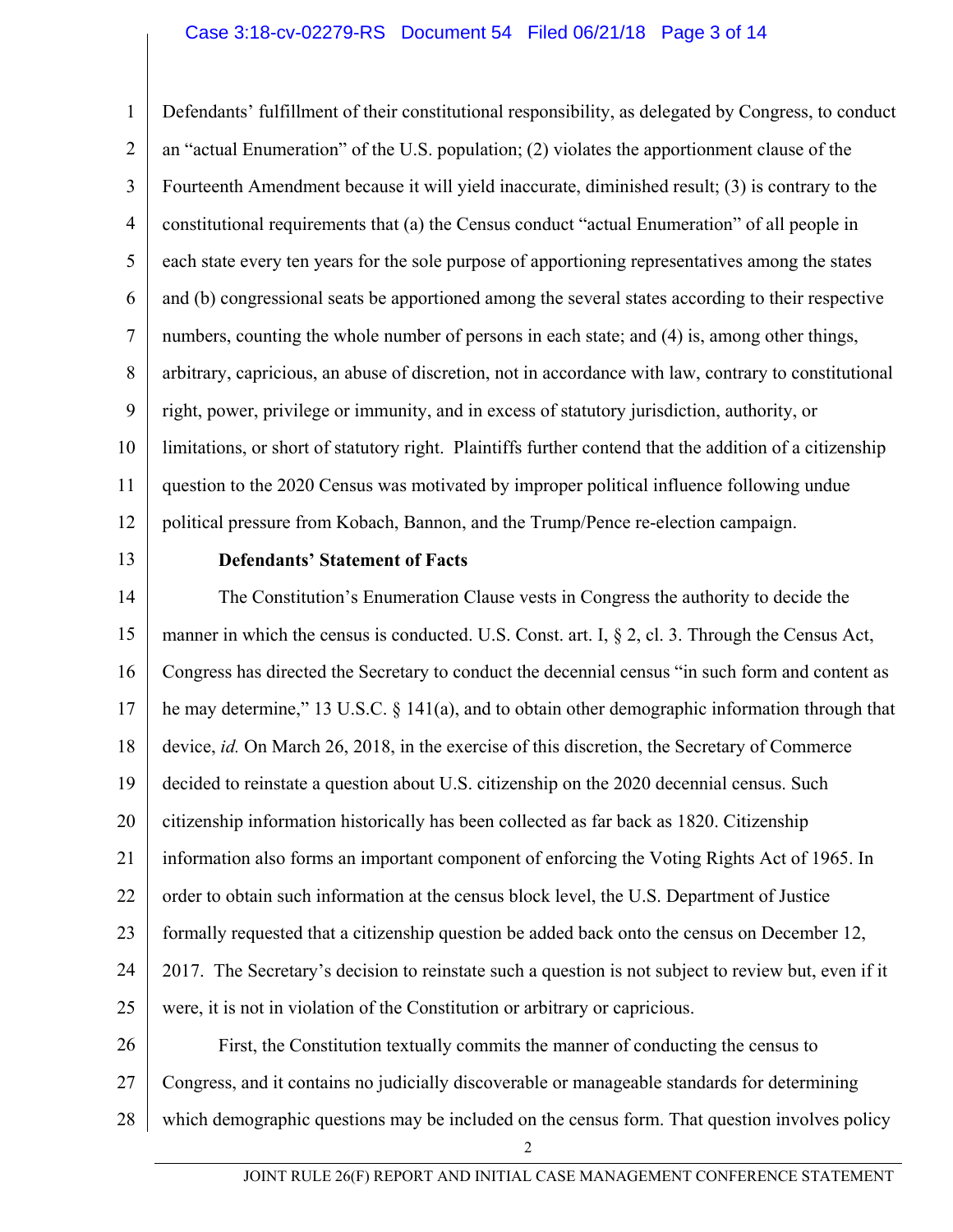### Case 3:18-cv-02279-RS Document 54 Filed 06/21/18 Page 4 of 14

determinations that are ill-suited for judicial resolution and that the Constitution expressly commits to the political branches. Accordingly, Plaintiffs' challenge is unreviewable under the political question doctrine.

4 5 6 7 8 9 Second, for similar reasons, Plaintiffs are barred from proceeding under the APA because the form and content of the census is committed to the Secretary's discretion by law. "Congress has delegated its broad authority over the census to the Secretary [of Commerce]," *Wisconsin v. City of NY*, 517 U.S. 1, 19 (1996), and it has done so in broad terms. These broad delegations leave a court with no meaningful standard to apply and accordingly preclude judicial review of which demographic questions the Secretary decides to include on the decennial census form.

10 11 12 13 14 15 16 17 18 19 20 Third, the Secretary's decision does not violate the Constitution's Enumeration Clause. The Secretary has developed comprehensive plans to conduct a person-by-person headcount of the population, all of whom are under a legal obligation to answer, which is all the Enumeration Clause requires. The Secretary's decision to reinstate a citizenship question is consistent with the longstanding historical practice of asking about citizenship and other demographic information. In contrast, Plaintiffs' theory would call into question the constitutionality of asking any of the other long-standing demographic questions—*e.g.,* about sex, Hispanic origin, race, or relationship status—that also go beyond counting the population and that could also cause at least some individuals not to respond for any of various reasons, such as discomfort with the question or increased time needed to answer. The constitutionality of such questions is not in serious dispute, and neither should the constitutionality of the present one.

21 22 23 24 25 Fourth, the Secretary's decision is not arbitrary or capricious but rather is a reasonable one based on an informed consideration of all relevant factors. The Secretary reasonably weighed the usefulness of census-block-level citizenship data against the lack of empirical evidence of a significant impact on response rates, and concluded that the reinstatement of the question, coupled with an increased use of administrative data, was warranted.

26 27 **3. Legal Issues:** Plaintiffs have asserted claims against Defendants under the Constitution's "Actual Enumeration" Mandate (U.S. Const., art. I, § 2, cl. 3), the Constitution's

28

1

2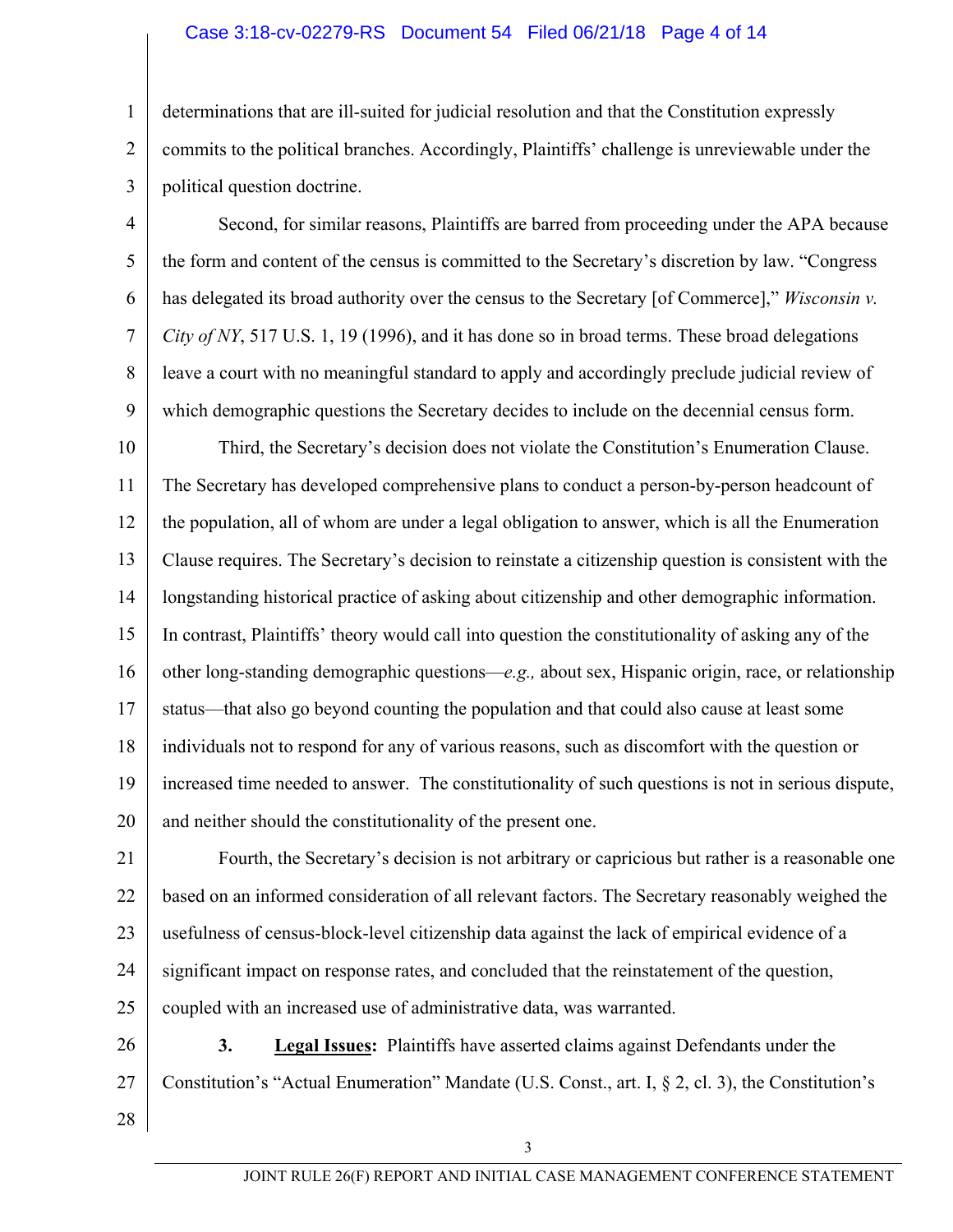# Case 3:18-cv-02279-RS Document 54 Filed 06/21/18 Page 5 of 14

| $\mathbf{1}$   | Apportionment Clause (U.S. Const. amend. XIV, § 2), and the APA (5 U.S.C. §§ 706(2) and |
|----------------|-----------------------------------------------------------------------------------------|
| $\overline{2}$ | $706(2)(A)$ ). The primary legal disputes arising from Plaintiffs' Complaint are:       |
| 3              | Whether Plaintiffs lack standing to challenge the Secretary's decision to add a         |
| 4              | citizenship question to the decennial census;                                           |
| 5              | Whether Plaintiffs' challenge is unreviewable under the political question<br>$\bullet$ |
| 6              | doctrine;                                                                               |
| 7              | Whether Plaintiffs' challenge is unreviewable under the Administrative<br>$\bullet$     |
| 8              | Procedure Act because the form and content of the census are committed to the           |
| 9              | Secretary's discretion by law;                                                          |
| 10             | Whether Defendants' inclusion of a citizenship question on the 2020 Census<br>$\bullet$ |
| 11             | violates the "actual Enumeration" clause of the U.S. Constitution;                      |
| 12             | Whether Defendants' inclusion of a citizenship question on the 2020 Census<br>$\bullet$ |
| 13             | violates the Apportionment Clause of the U.S. Constitution;                             |
| 14             | Whether Defendants' inclusion of a citizenship question on the 2020 Census<br>$\bullet$ |
| 15             | violates Section $706(2)$ of the APA;                                                   |
| 16             | Whether Defendants' inclusion of a citizenship question on the 2020 Census<br>$\bullet$ |
| 17             | violates Section $706(2)(A)$ of the APA;                                                |
| 18             | Whether Defendants' inclusion of a citizenship question on the 2020 Census is           |
| 19             | harmful to Plaintiffs;                                                                  |
| 20             | Whether Defendants' inclusion of a citizenship question on the 2020 Census              |
| 21             | was motivated by improper political influence;                                          |
| 22             | Whether Defendants' conduct warrants a declaratory judgment, under 28<br>٠              |
| 23             | U.S.C. $\S$ 2201 and 2202, that inclusion of the citizenship question on the            |
| 24             | 2020 Census violates Article I, Section 2, Clause 3 of the U.S. Constitution            |
| 25             | and the APA;                                                                            |
| 26             | Whether Defendants' conduct warrants a preliminary injunction prohibiting<br>٠          |
| 27             | Defendants and all those acting in concert with them from including a                   |
| 28             |                                                                                         |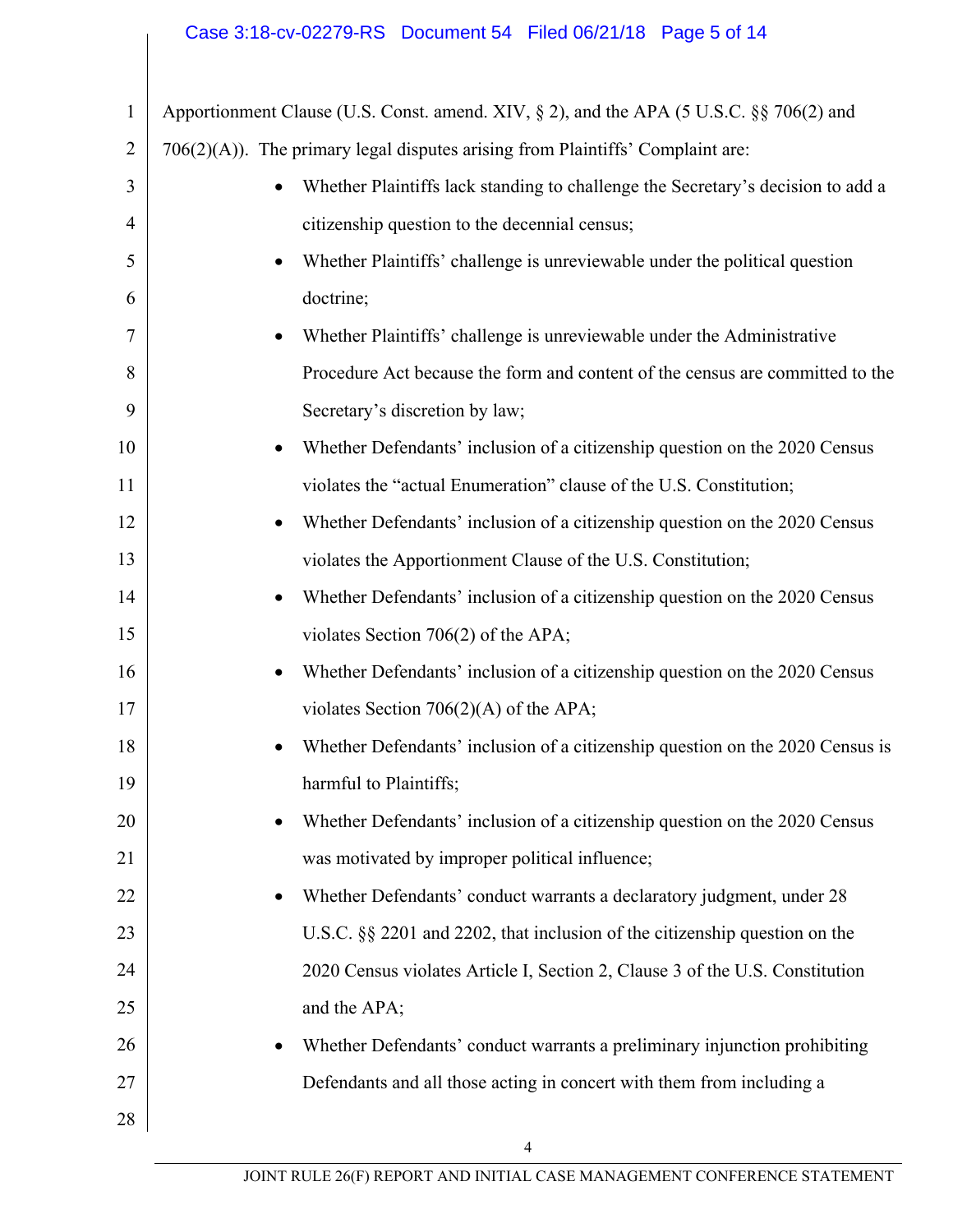|                | Case 3:18-cv-02279-RS  Document 54  Filed 06/21/18  Page 6 of 14                                   |
|----------------|----------------------------------------------------------------------------------------------------|
| 1              | citizenship question in the 2020 Census and from taking any irreversible steps                     |
| $\overline{2}$ | to include a citizenship question in the 2020 Census; and                                          |
| 3              | Whether Defendants' conduct warrants a permanent injunction prohibiting                            |
| $\overline{4}$ | Defendants and all those acting in concert with them from including the                            |
| 5              | citizenship question on the 2020 Census; and                                                       |
| 6              | Whether Plaintiffs are entitled to costs, expenses, and reasonable attorneys'                      |
| 7              | fees.                                                                                              |
| 8              | 4.<br><b>Motions:</b> Pursuant to stipulation and order, the Parties filed simultaneous briefs     |
| 9              | on June 14 and response briefs on June 21, 2018, on the issue of whether discovery beyond the      |
| 10             | administrative record is appropriate in this action. The Court will hear oral argument on these    |
| 11             | briefs at the Initial Case Management Conference on June 28, 2018.                                 |
| 12             | Plaintiffs anticipate filing a motion to supplement the administrative record and/or a             |
| 13             | motion for preliminary injunction and/or a motion for summary judgment. Defendants will file a     |
| 14             | motion to dismiss on June 21, 2018, which Plaintiffs will oppose. The motion will be heard on      |
| 15             | August 9, 2018. Should that motion be denied, Defendants anticipate filing a motion for            |
| 16             | summary judgment. The Parties have not yet determined whether they will be filing any              |
| 17             | additional dispositive motions.                                                                    |
| 18             | <b>Amendment of Pleadings:</b> Plaintiffs do not currently intend to amend their<br>5.             |
| 19             | Complaint or add parties, but reserve the right to do so. Defendants have not filed an answer but  |
| 20             | plan to file a motion to dismiss in lieu of an answer. The parties propose a deadline to amend the |
| 21             | pleadings of September 17, 2018.                                                                   |
| 22             | <b>Evidence Preservation:</b> Plaintiffs and Defendants both confirm that their counsel<br>6.      |
| 23             | have reviewed the Guidelines Relating to the Discovery of Electronically Stored Information        |
| 24             | ("ESI Guidelines"). Plaintiffs and Defendants further confirm that they have undertaken steps to   |
| 25             | preserve evidence relevant to the issues reasonably evident in this action. However, the Parties   |
| 26             | have not yet met and conferred regarding reasonable and proportionate steps to preserve evidence   |
| 27             | because of their unresolved dispute before the Court regarding the expansion of discovery beyond   |
| 28             | the administrative record.                                                                         |
|                | 5                                                                                                  |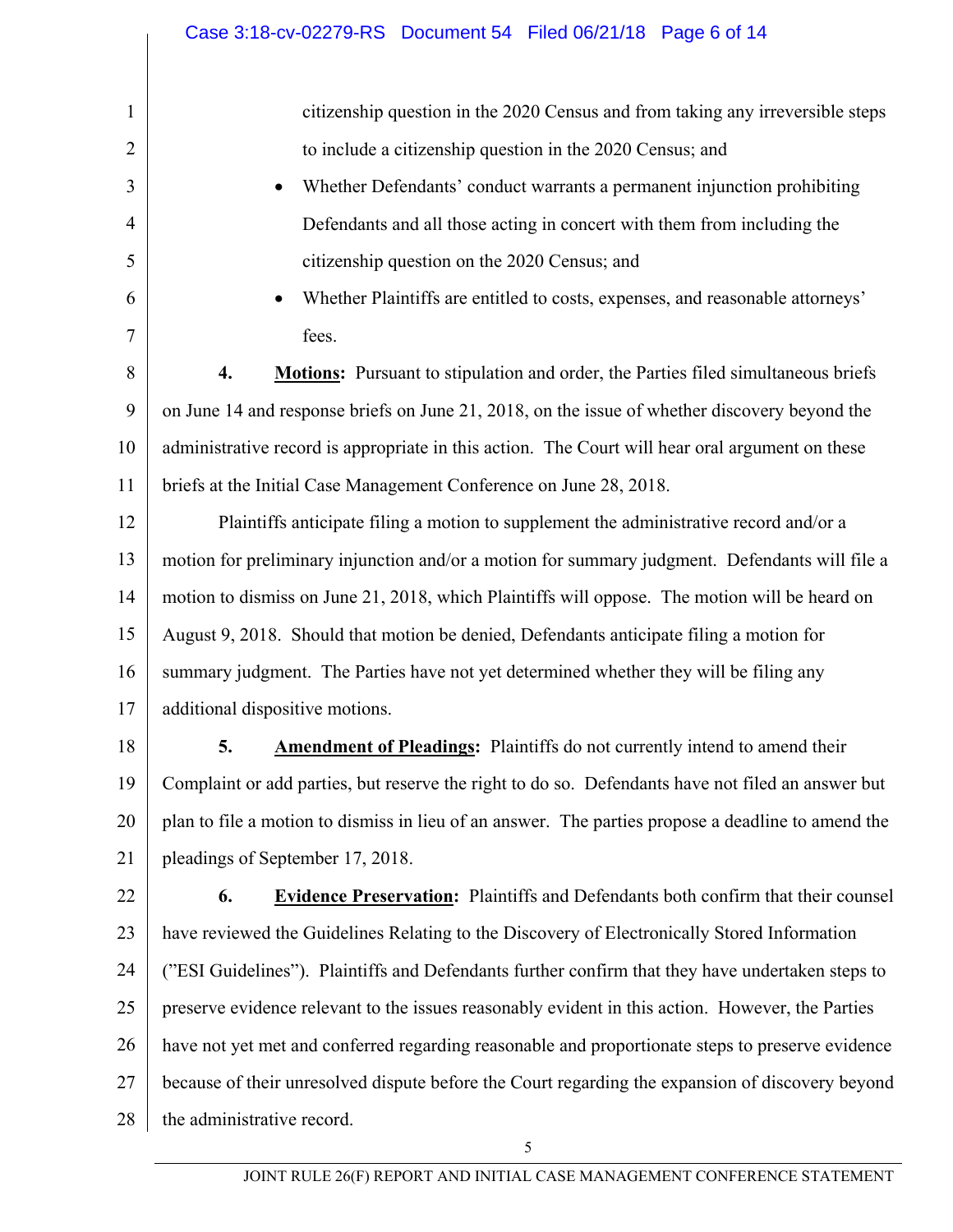### Case 3:18-cv-02279-RS Document 54 Filed 06/21/18 Page 7 of 14

1 2 3 4 5 6 7 8 9 **7. Disclosures:** Plaintiffs have fully and timely complied with Federal Rule of Civil Procedure 26(a) by serving initial disclosures on Defendants by June 21, 2018. Plaintiffs reserve their right to amend their disclosures as additional information becomes available in discovery. Defendants' position is that initial disclosures are not required under the Federal Rules of Civil Procedure and the Local Rules because this case involves review on the Administrative Record and review is limited to that record. *See* Fed. R. Civ. P. 26(a)(1)(B)(i); Civ. L.R. 16-5. Defendants filed the Administrative Record on June 8, 2018. Should the Court deny Defendants' request for a stay of discovery or for an order that there be no discovery, Defendants request that they be given 30 days from the date of that order to provide any additional initial disclosures.

10 11 12 13 14 **8. Discovery:** Plaintiffs propounded Requests for Production (Set One) ("RFPs") on May 23, 2018. Defendants have not yet responded to Plaintiffs' RFPs (the responses are presently due on or before July 6, 2018). Should the Court deny Defendants' request for an order that there be no discovery or alternatively for an order staying discovery, Defendants request that they be given 30 days from the date of that order to respond to Plaintiffs' RFPs.

15 16 17 18 19 20 21 22 23 24 Plaintiffs also filed a Motion to Expand Discovery Beyond the Administrative Record (ECF No. 48), and Defendants filed a simultaneous Memorandum in Support of Review on the Administrative Record (ECF No. 49), which will be heard by the Court on June 28, 2018. Plaintiffs believe that full discovery is appropriate in this action and that no limitations or modifications would be proper at this time. Plaintiffs further oppose Defendants' request that discovery should be stayed pending resolution of Defendants' Motion to Dismiss. Defendants believe that no discovery is appropriate because this case involves review on the Administrative Record and review should be limited to that record. In addition, no discovery should occur until after the Court has resolved the threshold justiciability issues to be raised in Defendants' Motion to Dismiss.

25 26 27 The Parties have not yet considered entering into a stipulated e-discovery order, but will consider doing so after the Court has ruled on the pending Motion to Expand Discovery Beyond the Administrative Record and Memorandum in Support of Review on the Administrative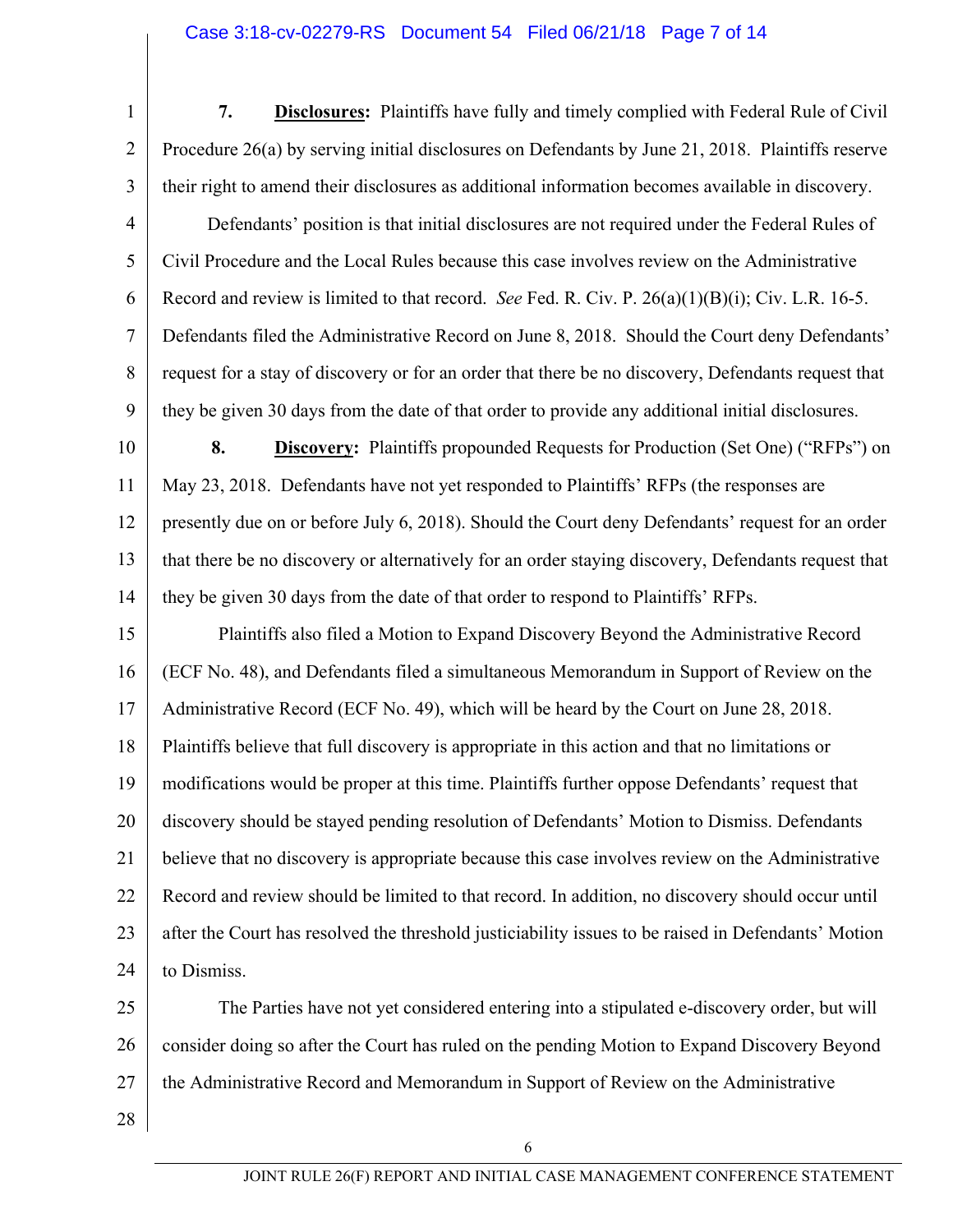1 2 Record. Plaintiffs do not request any modifications to the discovery rules of the Federal Rules of Civil Procedure.

3 4 Should the Court permit discovery, the parties propose a discovery schedule as set forth in Section 17 below.

5 6 7 8 9 10 11 12 13 14 15 16 17 Subjects of discovery taken by plaintiffs may include, *inter alia*: (1) the Defendants' consideration of the citizenship question, (2) the likely impact of the citizenship question on 2020 Census response rates and on congressional apportionment, and (3) the likely impact of the citizenship question on Voting Rights Act enforcement. Plaintiffs expect to take the depositions of Defendants Ross and Jarmin, and other current and former agency officials and staff, including, but not limited to, John Abowd, Enrique Llamas, Hermann Habermann, and Karen Kelley. Plaintiffs also expect to take the third-party depositions of persons with relevant information, including, but not limited to, Arthur Gary, John Gore, Steve Bannon, Robert Groves, Kris Kobach, and Christine Pierce. If the Court allows discovery to proceed, Defendants reserve all rights to conduct fact discovery and both parties anticipate identifying experts and taking expert discovery. All discovery, including all hearings on discovery motions, should be completed by October 25, 2018. Electronically-stored information should be produced in load file format.

18

19 Defendants reserve their rights to put forward timely objections to any of the foregoing discovery, including objections to the proposed depositions.

20 21 22 23 24 25 26 27 The parties currently dispute whether Defendants are obligated to produce a privilege log in connection with the Administrative Record and future document productions. Plaintiffs formally requested these logs in its RFPs and Defendants have denied the request. Plaintiffs therefore ask the Court to order Defendants to produce a privilege log identifying all documents withheld from the Administrative Record on the basis of any privilege, including the deliberative process privilege. *See* Plaintiffs' response brief on their right to discovery for supporting argument and legal authorities. Defendants contend that they should not be required to produce a privilege log for materials not included in the Administrative Record, and not considered part of

28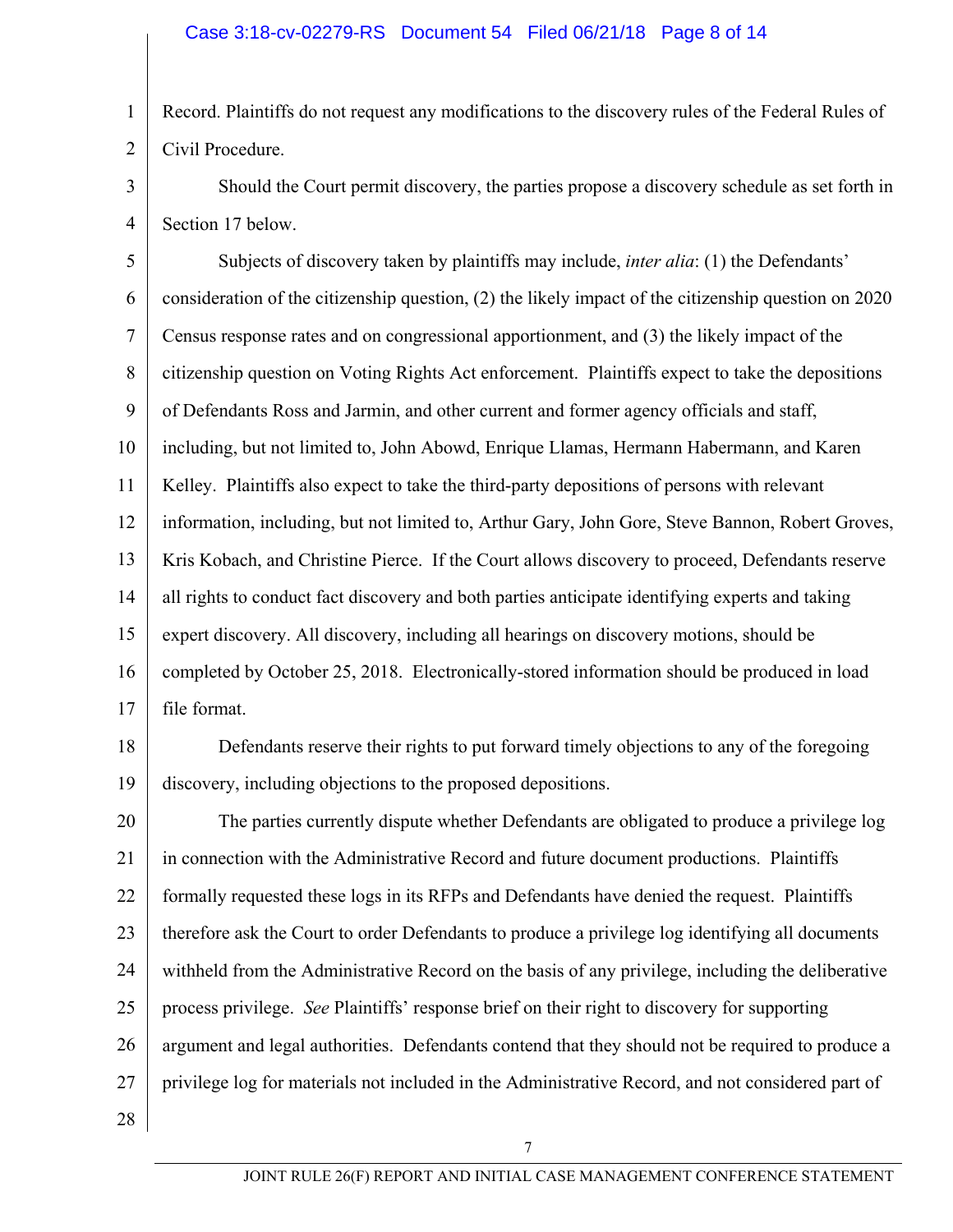# Case 3:18-cv-02279-RS Document 54 Filed 06/21/18 Page 9 of 14

| the Administrative Record, for the reasons set forth in Defendants' Memorandum in Support of |
|----------------------------------------------------------------------------------------------|
| 2   Review on the Administrative Record and response brief on discovery.                     |

- 3 4 **9. Class Actions:** Not applicable as this case is not a class action and the Parties do not anticipate the addition of class allegations.
- 5 6 7 8 9 10 11 12 13 14 15 16 17 18 19 20 21 22 23 24 25 26 27 **10. Related Cases:** This case has been related to *State of California v. Ross*, 18-cv-01865 pending before this judge and Court. Similar cases have been filed before the Southern District of New York (*State Of New York et al v. United States Department of Commerce et al*., Case No. 1:18-cv-02921-JMF and *The New York Immigration Coalition v. U.S. DOC*, 18-CV-5025-JMF) and the District of Maryland (*Kravitz et al v. United States Department of Commerce et al*, Case No. 8:18-cv-01041-GJH, and *LUPE et al v. Ross et al*, Case No. 8:18-cv-01570-GJH). **11. Relief**: As set forth in their Complaint, Plaintiffs seek: (a) a declaratory judgment, under 28 U.S.C. §§ 2201 and 2202, that including the citizenship question on the 2020 Census violates Article I, Section 2, Clause 3 of the United States Constitution and the APA; (b) a preliminary injunction prohibiting all Defendants and all those acting in concert with them from including a citizenship question on the 2020 Census and from taking any irreversible steps to include a citizenship question on the 2020 Census; (c) a permanent injunction prohibiting all Defendants and all those acting in concert with them from including the citizenship question on the 2020 Census; (d) an award of costs, expenses, and reasonable attorney fees; and (e) an award of such other relief as the Court deems just and proper. These damages are based on the facts and legal issues set forth in Sections 1 and 2. Plaintiffs reserve the right to amend their prayer for relief and set forth additional damages as additional information becomes available during discovery. Defendants contend that the relief sought in this suit—a declaratory judgment and injunction barring the Secretary of Commerce from collecting demographic information through the decennial census—is as extraordinary as it is unprecedented and that Plaintiffs are not entitled
- 28 to the relief requested or any relief whatsoever. Moreover, Defendants assert that damages are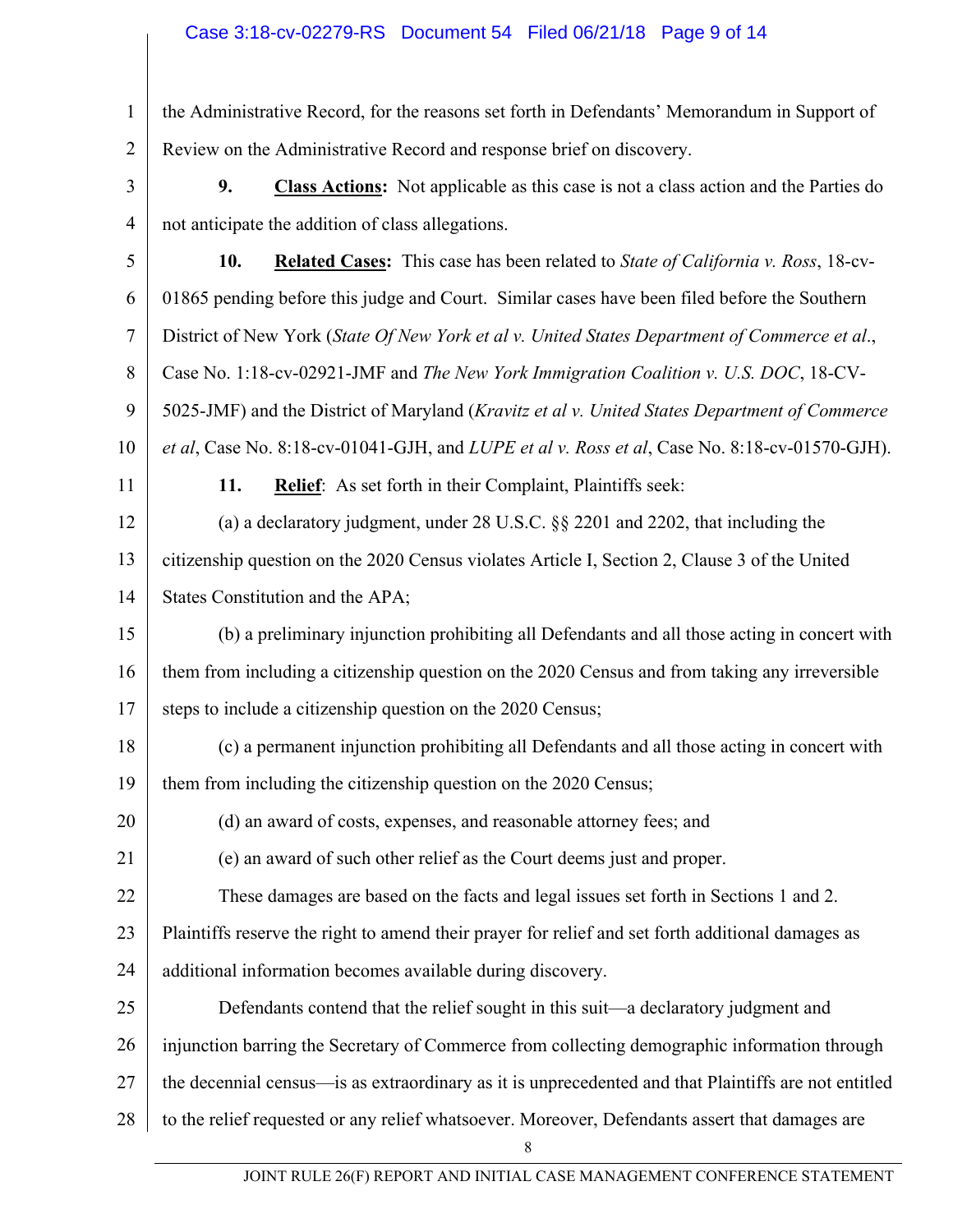### Case 3:18-cv-02279-RS Document 54 Filed 06/21/18 Page 10 of 14

1 2 improper regardless of the ultimate resolution of this case because Plaintiffs have not made any claim for which there could be a waiver of sovereign immunity to seek damages.

3 4 5 6 7 **12. Settlement and ADR:** The Parties agree that referral to a formal ADR process is unlikely to be beneficial given the nature of the case and that ADR may unnecessarily consume the Court's time and resources. As a result, the Parties filed a Joint Request for Relief from Automatic Referral to ADR Multi-Option Program on June 11, 2018, which this Court granted on June 12, 2018.

8

9

10

18

**13. Consent to Magistrate Judge for All Purposes:** The Parties do not agree to have a magistrate judge conduct all further proceedings, including trial and entry of judgment. Plaintiffs filed a declination to magistrate judge jurisdiction on April 30, 2018.

11 12 **14. Other References:** The Parties agree that this case is not suitable for reference to binding arbitration, a special master, or the Judicial Panel on Multidistrict Litigation.

13 14 **15. Narrowing of Issues:** The Parties are open to stipulating to facts relating to public statements and documents, though they have not yet identified the specific facts.

15 16 17 **16. Expedited Trial Procedure:** It is the Parties' position that this case is not the type that can be handled under the Expedited Trial Procedure of General Order No. 64 Attachment A.

**17. Scheduling:** Plaintiffs propose the following case schedule:

| 19 | <b>Proposed Event</b>                     | <b>Plaintiffs' Proposed Dates</b>             |
|----|-------------------------------------------|-----------------------------------------------|
| 20 | Designation of Experts                    | Wednesday, August 22, 2018                    |
| 21 | Designation of Rebuttal Experts           | Wednesday, September 12, 2018                 |
| 22 | Fact Discovery Cutoff, including hearings | Thursday, October 25, 2018                    |
| 23 | on discovery motions                      |                                               |
| 24 | Expert Discovery Cutoff, including        | Thursday, October 25, 2018                    |
| 25 | hearings on discovery motions             |                                               |
| 26 | Last Day to File Dispositive Motions      | Thursday, October 25, 2018 (within 30 days of |
| 27 |                                           | close of discovery; 35 days before hearing)   |
| 28 |                                           |                                               |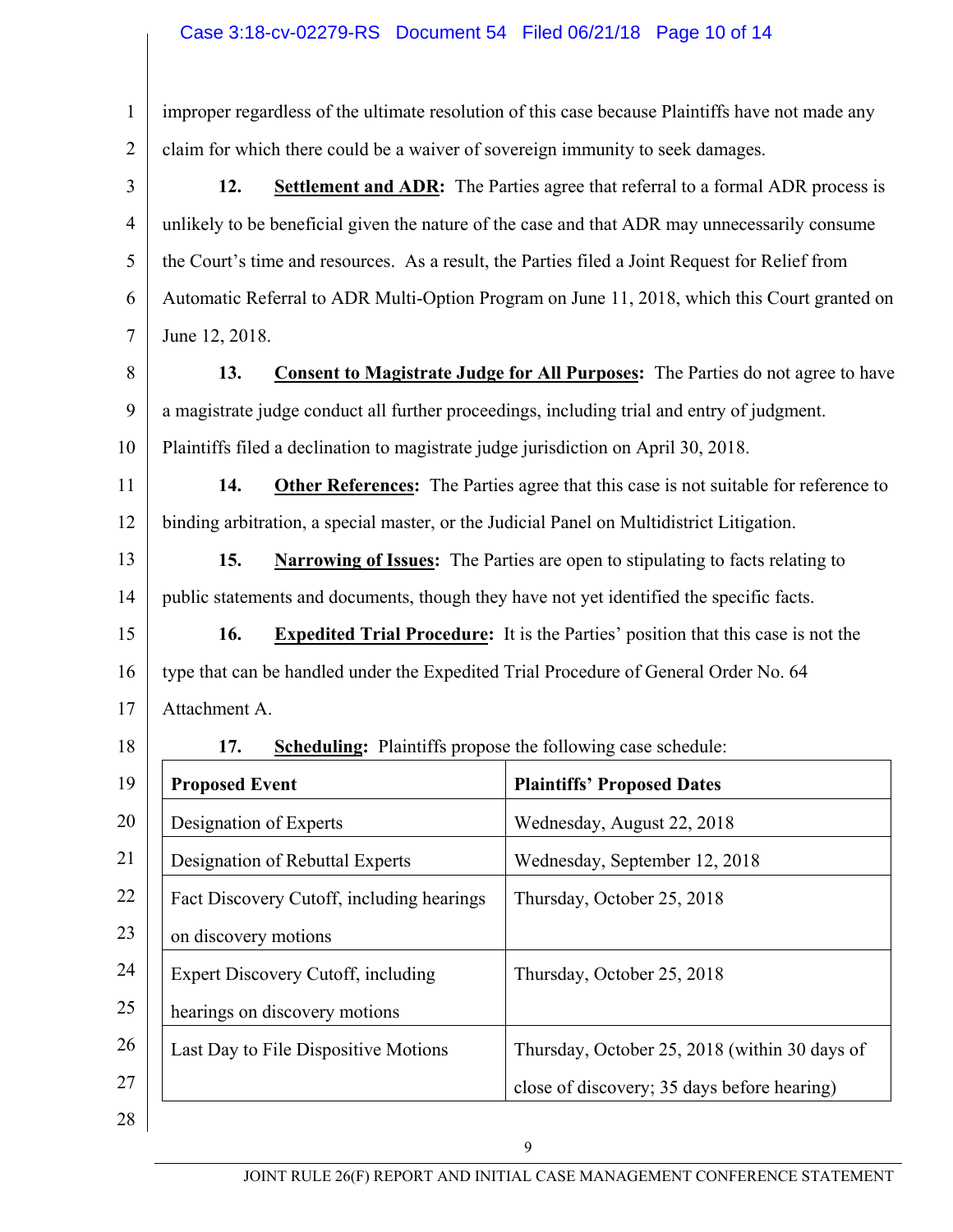# Case 3:18-cv-02279-RS Document 54 Filed 06/21/18 Page 11 of 14

| <b>Proposed Event</b>                     | <b>Plaintiffs' Proposed Dates</b> |
|-------------------------------------------|-----------------------------------|
| Last Hearing Date for Dispositive Motions | Thursday, November 29, 2018       |
| Pretrial Conference                       | Thursday, December 6, 2018        |
| Trial                                     | Tuesday, December 11, 2018        |

Plaintiffs suggest that, at either party's request, a shortened briefing schedule for any motion to compel filed on or after September 13, 2018, and will timely meet and confer to determine the specific briefing schedule and hearing date for such a motion.

9 10 11 12 13 14 15 16 17 As stated above, Defendants' position is that this case involves review on the Administrative Record and review is limited to that record. If the Court orders that discovery should proceed, Defendants request that the Court allow the parties 7 days from entry of such Order to submit a proposed schedule. If the Court determines to adopt Plaintiffs' proposed schedule, Defendants request that Plaintiffs should coordinate discovery as much as possible with the attorneys representing the plaintiffs in the other cases listed in paragraph 10 above. If such coordination does not occur, Defendants reserve the right to move for an extension of any of the above deadlines based on the failure of coordination and the resulting effect this will have on Defendants' ability to meet the foregoing deadlines.

18 19 **18. Trial:** If trial is necessary, the parties agree that a bench trial would require 7-10 days.

20

21

22

23

24

6

7

8

**19. Disclosure of Non-Party Interested Entities or Persons:** Plaintiffs filed a Certification of Interested Entities or Persons as required by Civil Local Rule 3-15 on April 17, 2018 (ECF No. 2). Other than the named parties, there is no such interest to report with respect to Plaintiff BAJI, a California nonprofit corporation. Plaintiff San Jose is a public entity. Therefore, Civ. L.R. 3-15 does not apply.

25 **20. Professional Conduct:** Counsel for the Parties have reviewed the Guidelines for Professional Conduct for the Northern District of California.

26 27 28 **21.** Counsel are not aware of other matters that may facilitate the just, speedy and inexpensive disposition of this matter.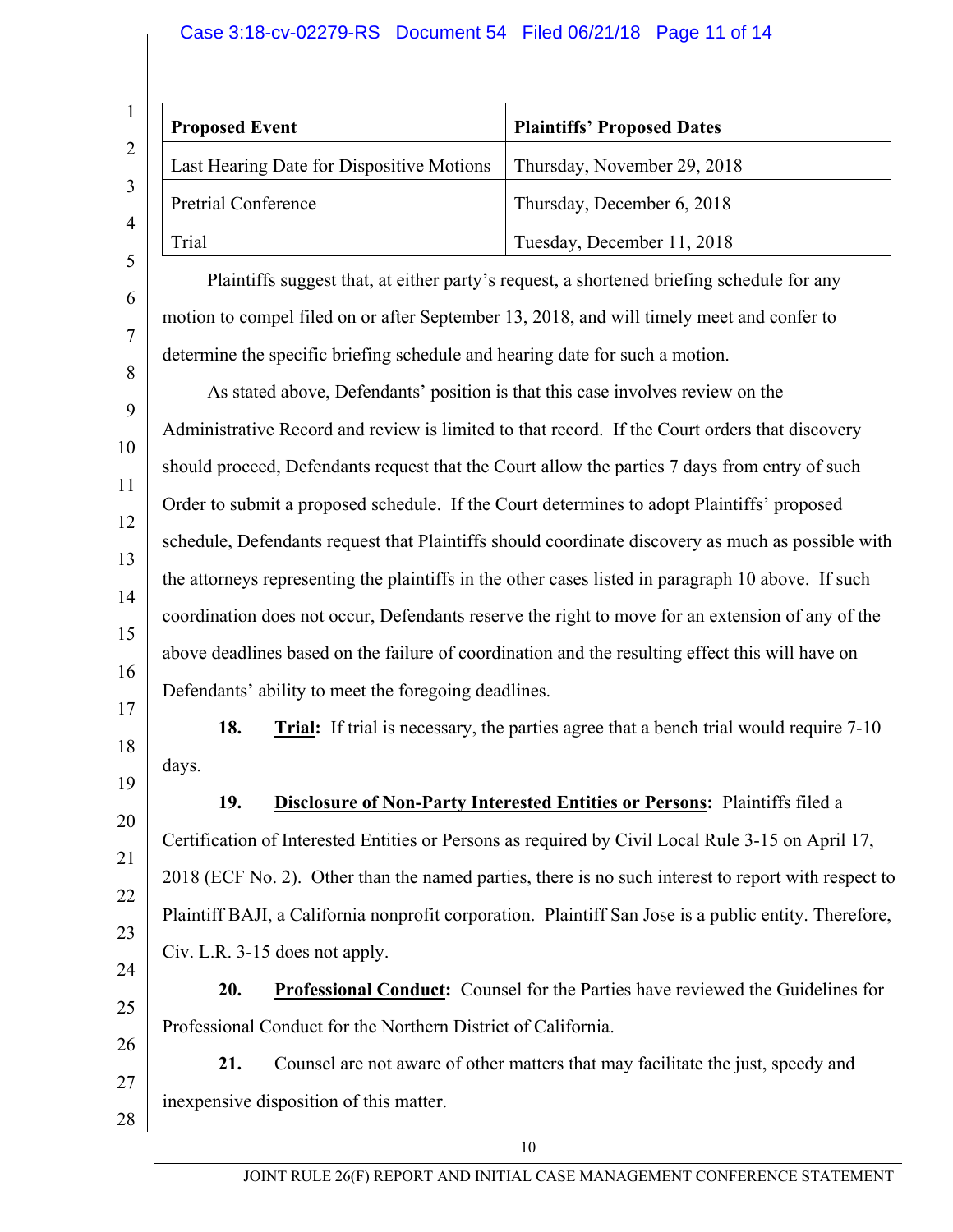|                |                      | Case 3:18-cv-02279-RS  Document 54  Filed 06/21/18  Page 12 of 14              |
|----------------|----------------------|--------------------------------------------------------------------------------|
| 1              |                      | Respectfully submitted,                                                        |
| $\overline{2}$ | Dated: June 21, 2018 | <b>MANATT, PHELPS &amp; PHILLIPS, LLP</b>                                      |
| 3              |                      |                                                                                |
| $\overline{4}$ |                      | By: $s/John F. Libby$                                                          |
| 5              |                      | John F. Libby<br>John W. McGuinness                                            |
| 6              |                      | Emil Petrossian<br>11355 West Olympic Boulevard                                |
| $\overline{7}$ |                      | Los Angeles, California 90064<br>Telephone: (310) 312-4000                     |
| 8              |                      | Facsimile: (310) 312-4224                                                      |
| 9              |                      | <b>LAWYERS' COMMITTEE FOR CIVIL</b>                                            |
| 10             |                      | <b>RIGHTS UNDER LAW</b><br>Kristen Clarke                                      |
| 11             |                      | Jon M. Greenbaum<br>Ezra D. Rosenberg                                          |
| 12             |                      | Dorian L. Spence<br>1401 New York Avenue NW, Suite 400                         |
| 13             |                      | Washington, DC 20005<br>Telephone: (202) 662-8600<br>Facsimile: (202) 783-0857 |
| 14             |                      | <b>PUBLIC COUNSEL</b>                                                          |
| 15             |                      | Mark Rosenbaum<br>610 South Ardmore Avenue                                     |
| 16             |                      | Los Angeles, California 90005<br>Telephone: (213) 385-2977                     |
| 17             |                      | Facsimile: (213) 385-9089                                                      |
| 18             |                      | <b>CITY OF SAN JOSE</b><br>Richard Doyle, City Attorney                        |
| 19             |                      | Nora Frimann, Assistant City Attorney<br>Office of the City Attorney           |
| 20             |                      | 200 East Santa Clara Street, 16th Floor<br>San José, California 95113-1905     |
| 21             |                      | Telephone Number: (408) 535-1900<br>Facsimile Number: (408) 998-3131           |
| 22             |                      | E-Mail: cao.main@sanjoseca.gov                                                 |
| 23             |                      | <b>Attorneys for Plaintiffs</b><br>CITY OF SAN JOSE and BLACK ALLIANCE FOR     |
| 24             |                      | <b>JUST IMMIGRATION</b>                                                        |
| 25             | Dated: June 21, 2018 | <b>CHAD A. READLER</b>                                                         |
| 26             |                      | <b>Acting Assistant Attorney General</b>                                       |
| 27             |                      | <b>BRET A. SHUMATE</b>                                                         |
| 28             |                      | Deputy Assistant Attorney General                                              |
|                |                      | 11                                                                             |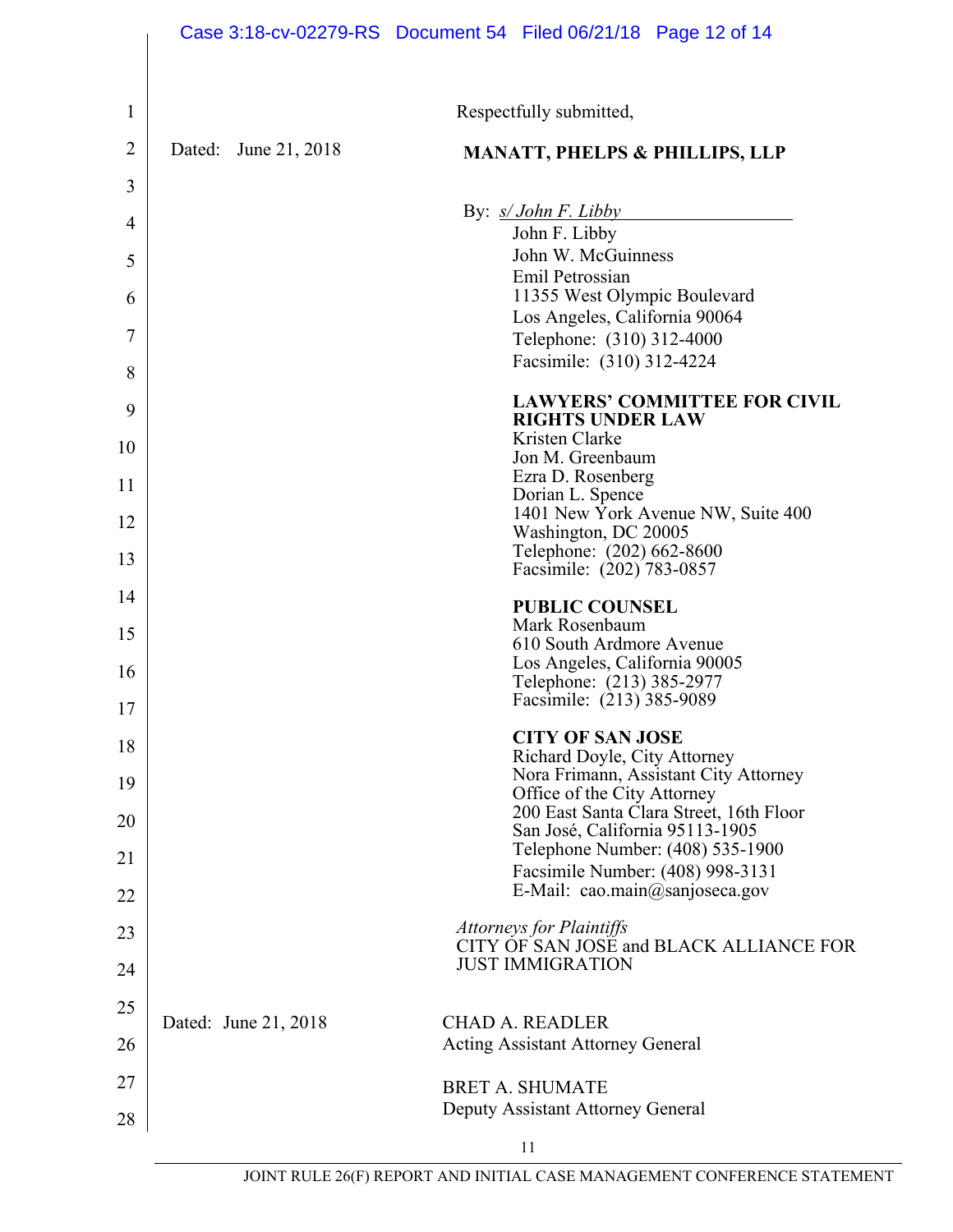|                | Case 3:18-cv-02279-RS  Document 54  Filed 06/21/18  Page 13 of 14              |  |
|----------------|--------------------------------------------------------------------------------|--|
|                |                                                                                |  |
| $\mathbf{1}$   | <b>CARLOTTA P. WELLS</b>                                                       |  |
| $\overline{2}$ | <b>Assistant Branch Director</b>                                               |  |
| 3              |                                                                                |  |
| $\overline{4}$ | By: s/ Kate Bailey<br><b>KATE BAILEY</b>                                       |  |
| 5              | <b>STEPHEN EHRLICH</b><br><b>CAROL FEDERIGHI</b>                               |  |
| 6              | <b>Trial Attorneys</b>                                                         |  |
| 7              | United States Department of Justice<br>Civil Division, Federal Programs Branch |  |
| 8              | 20 Massachusetts Avenue NW<br>Washington, DC 20530                             |  |
| 9              | Phone: (202) 514-9239                                                          |  |
| 10             | Email: kate.bailey@usdoj.gov                                                   |  |
| 11             | <b>Attorneys for Defendants</b>                                                |  |
| 12             |                                                                                |  |
| 13             |                                                                                |  |
| 14             |                                                                                |  |
| 15             |                                                                                |  |
| 16             |                                                                                |  |
| $17\,$         |                                                                                |  |
| 18             |                                                                                |  |
| 19             |                                                                                |  |
| $20\,$         |                                                                                |  |
| $21\,$         |                                                                                |  |
| $22\,$         |                                                                                |  |
| 23             |                                                                                |  |
| 24             |                                                                                |  |
| 25             |                                                                                |  |
| 26             |                                                                                |  |
| $27\,$         |                                                                                |  |
| $28\,$         |                                                                                |  |
|                | 12                                                                             |  |